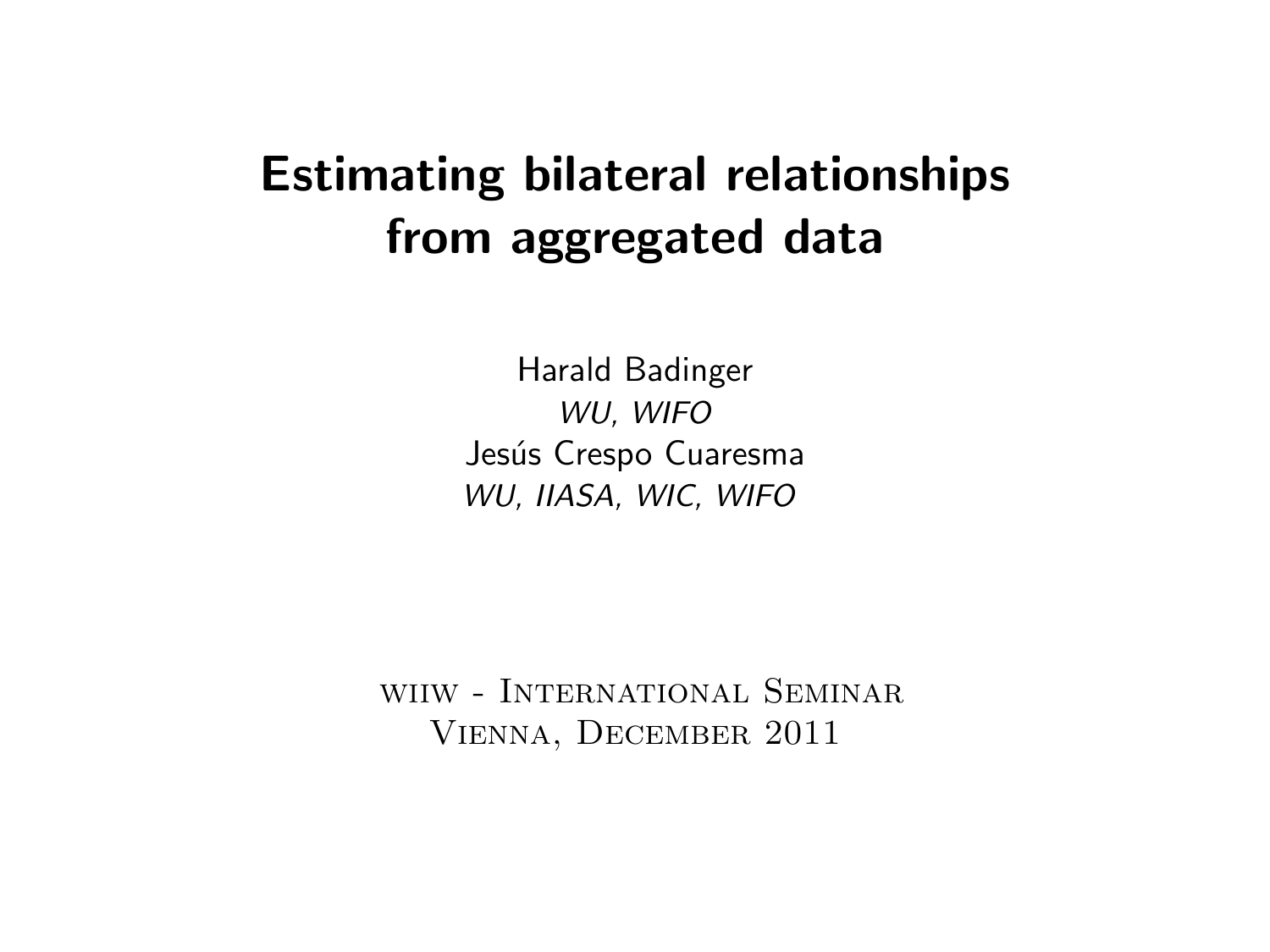## [A](#page-3-0) more pret[e](#page-4-0)[n](#page-5-0)[t](#page-8-0)[i](#page-9-0)[o](#page-11-0)[u](#page-12-0)s title unveiling [t](#page-13-0)he pseudo-alchemist nature of the paper

# De aestimo aequationes bilateralis a data aggregata

Harald Badinger WU, WIFO Jesús Crespo Cuaresma WU, IIASA, WIC, WIFO

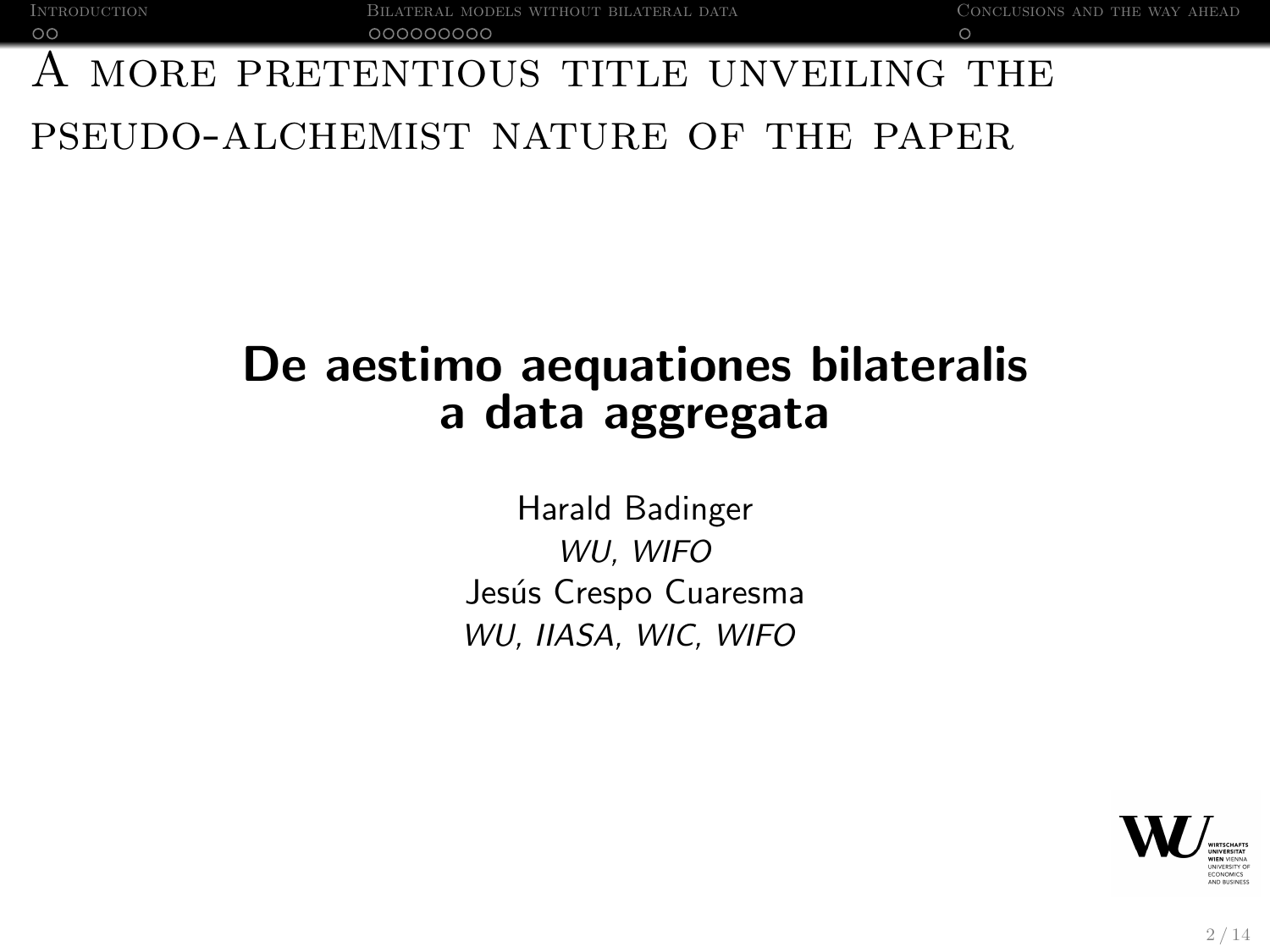#### HOW IT ALL BEGAN ...

 $\triangleright$  We are interested in contagion effects of financial instability (measured by some variable  $z$ ) and aim at estimating a model such as, for example,

$$
z = \mathbf{W}z + \mathbf{X}_z\beta_z + \varepsilon
$$

- $\triangleright$  We want to create spatial weighting matrices which are related to the (exogenously given) financial linkages between units, which may be related to geographical distance, but also to other exogenous variables
- $\triangleright$  In order to unveil the nature of such exogenous drivers of financial linkages, we estimate models such as

$$
y = \mathbf{X}\beta + u,
$$

where  $y$  measures, for example, bilateral portfolio flows

<span id="page-2-0"></span>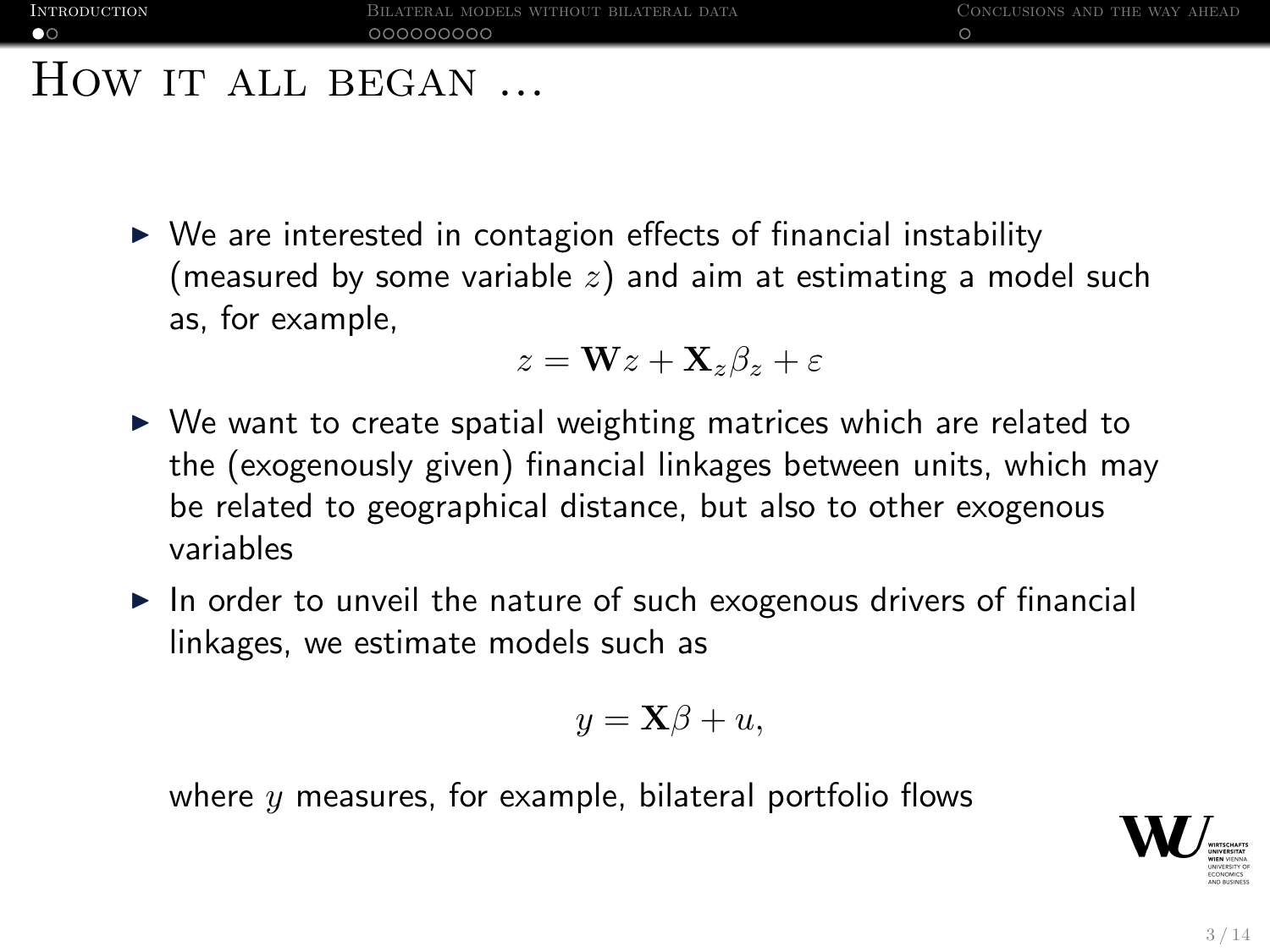#### HOW IT ALL BEGAN ...

- $\triangleright$  Big problem: bilateral data on financial linkages are not existing, only aggregated data are available
- $\triangleright$  Big solution: Estimating bilateral data from (nonlinearly) aggregated variables
- $\blacktriangleright$  The method proposed can be used to:
	- $\triangleright$  Perform inference on bilateral data when only aggregated data are available
	- $\triangleright$  Create (time-varying) weight matrices for spatial models which go beyond geographical distance
	- $\triangleright$  Specify models with spillover effects for phenomena for which data on linkages are not available

<span id="page-3-0"></span>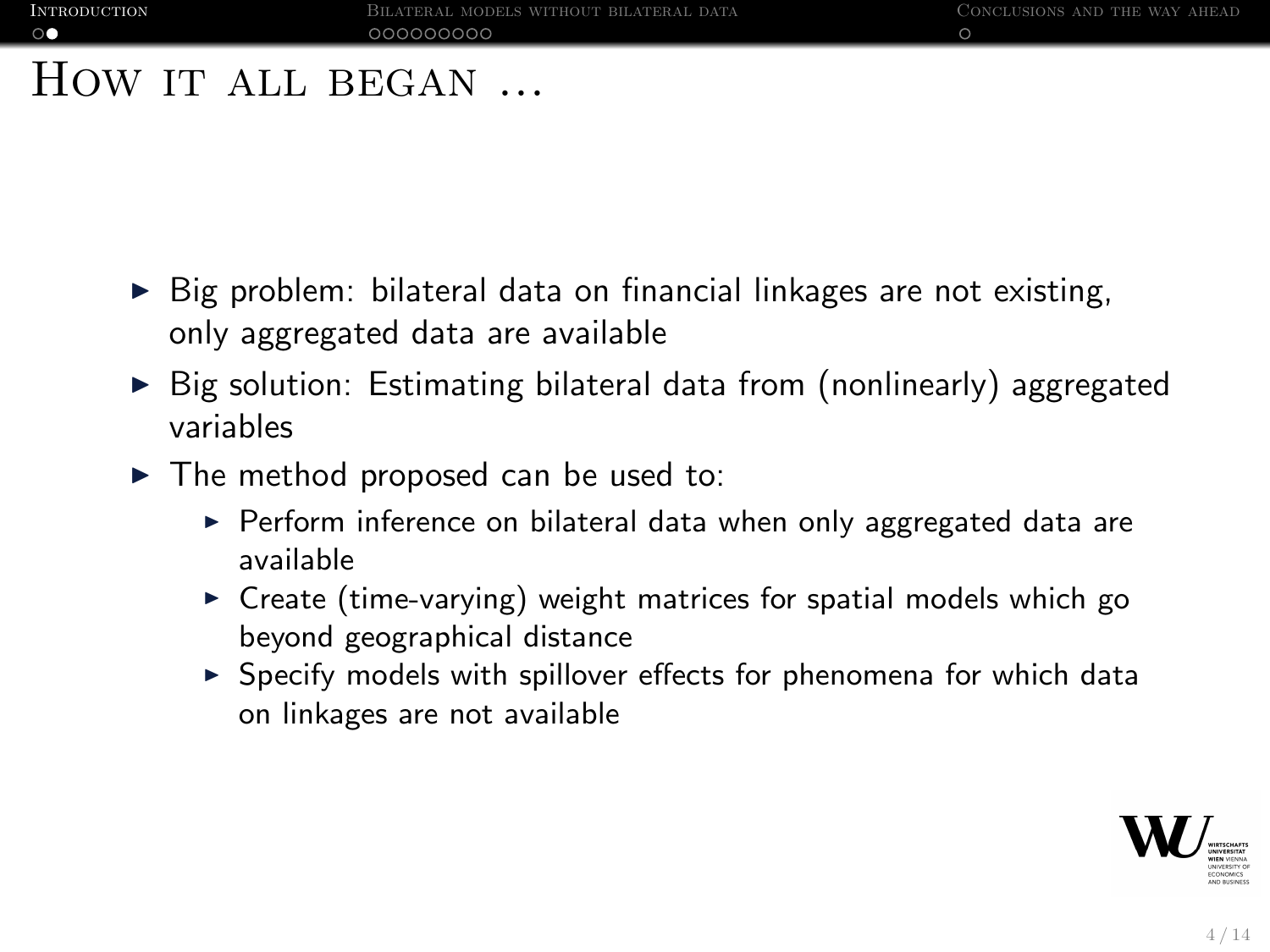#### An example: bilateral trade relationships

 $\blacktriangleright$  The bilateral gravity model

$$
\log T_{ij} = \mathbf{X}_{ij}\boldsymbol{\beta} + u_{ij}
$$

 $\blacktriangleright$  The observed data

$$
T_i = \sum_j \exp(\log T_{ij})
$$

 $\blacktriangleright$  The model on aggregated/bilateral data

$$
T_i = \sum_j \exp(\log T_{ij}) = \sum_j \exp(\mathbf{X}_{ij}\beta + u_{ij})
$$

<span id="page-4-0"></span>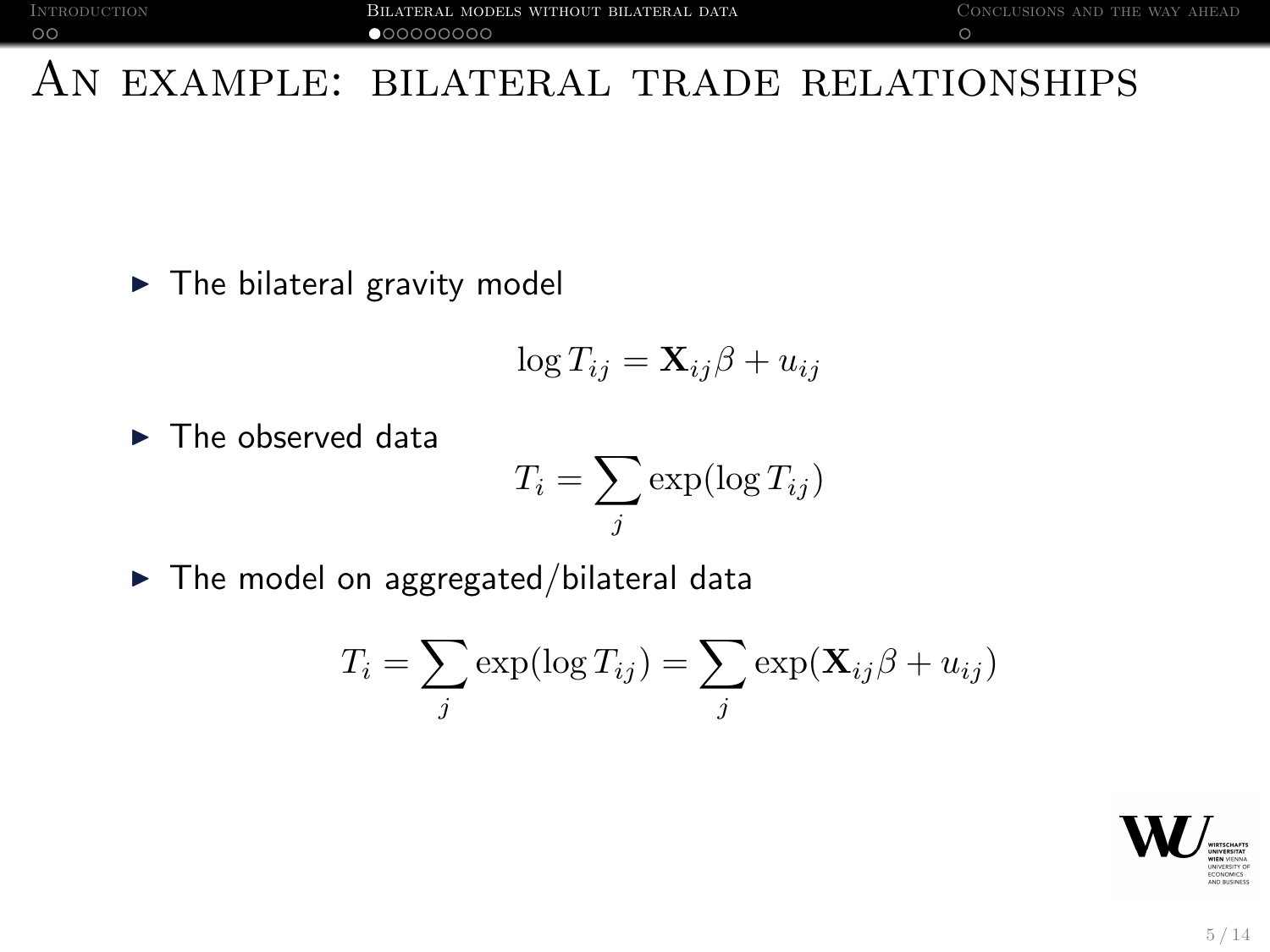#### THE GENERAL SETTING

 $\blacktriangleright$  The bilateral model

$$
\mathbf{y} = \mathbf{X}\boldsymbol{\beta} + \mathbf{u}
$$

 $\blacktriangleright$  The nonlinear aggregation constraint

$$
\mathbf{Y} = f(\mathbf{y}),
$$

where Y is  $N \times 1$  (aggregate), observed (e.g., total financial openness), X is  $(N-1)N \times k$  (bilateral), observed (e.g., size, distance, common border ...) y is is  $(N-1)N \times 1$  (bilateral), unobserved (e.g., bilateral financial openness)

 $\triangleright$  Goal: Estimation of  $\beta$  from observed data

<span id="page-5-0"></span>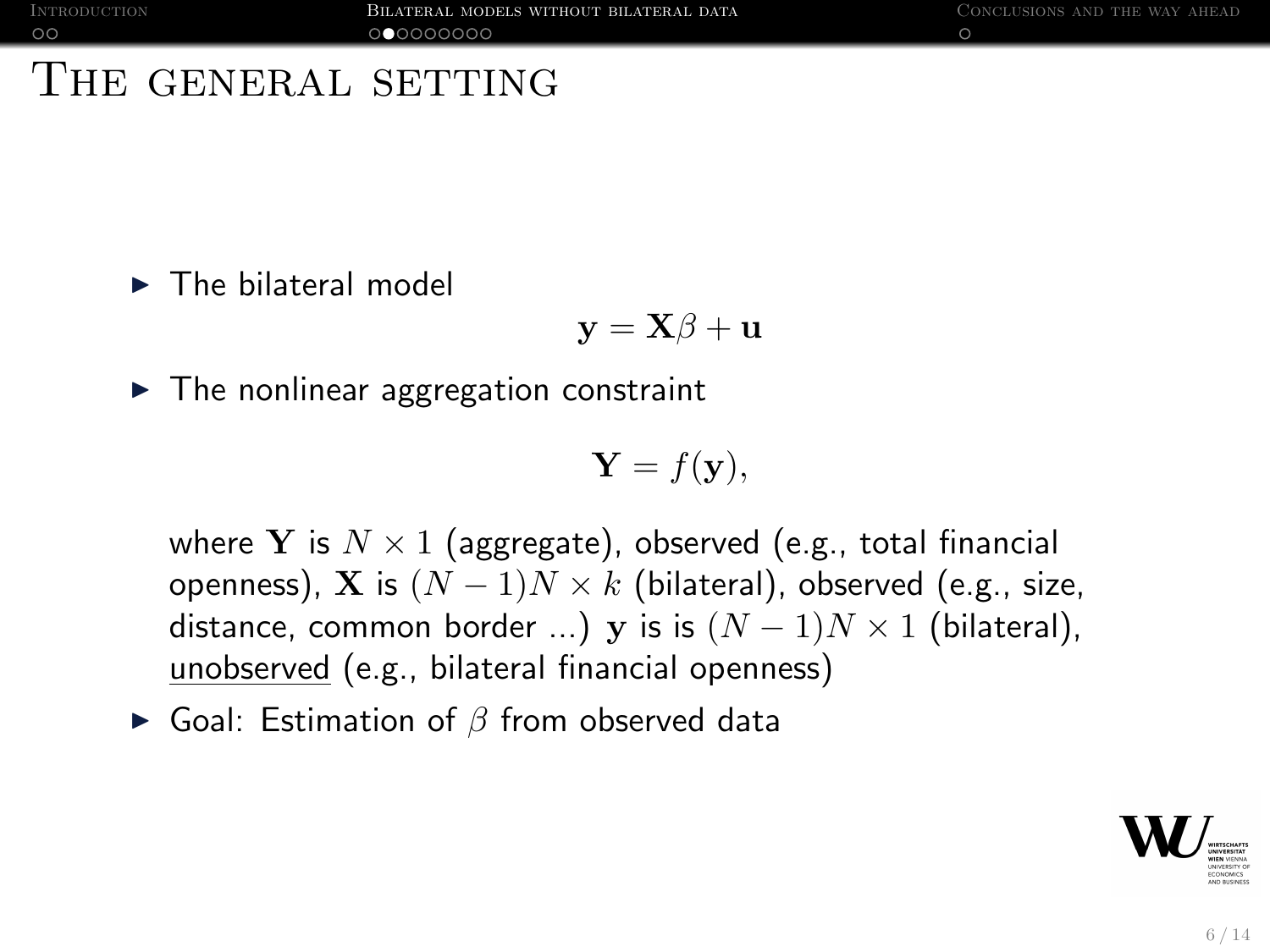### THE CASE OF GRAVITY EQUATIONS

 $\blacktriangleright$  For our bilateral trade model

<span id="page-6-0"></span>
$$
f(\mathbf{y}) = \mathbf{S} \exp(y)
$$

where

$$
\mathbf{S} = \begin{bmatrix} 1 & 1 & \dots & 1 & 0 & 0 & \dots & 0 \\ 0 & 0 & \dots & 0 & 1 & 1 & \dots & 0 \\ \vdots & \vdots & \vdots & \vdots & \vdots & \vdots & \vdots & \vdots \\ 0 & 0 & \dots & 0 & 0 & 0 & \dots & 1 \end{bmatrix}_{N \times (N-1)N}
$$

 $\triangleright$  Bilateral data are nonlinearly transformed (exponentiated) and summed over partner countries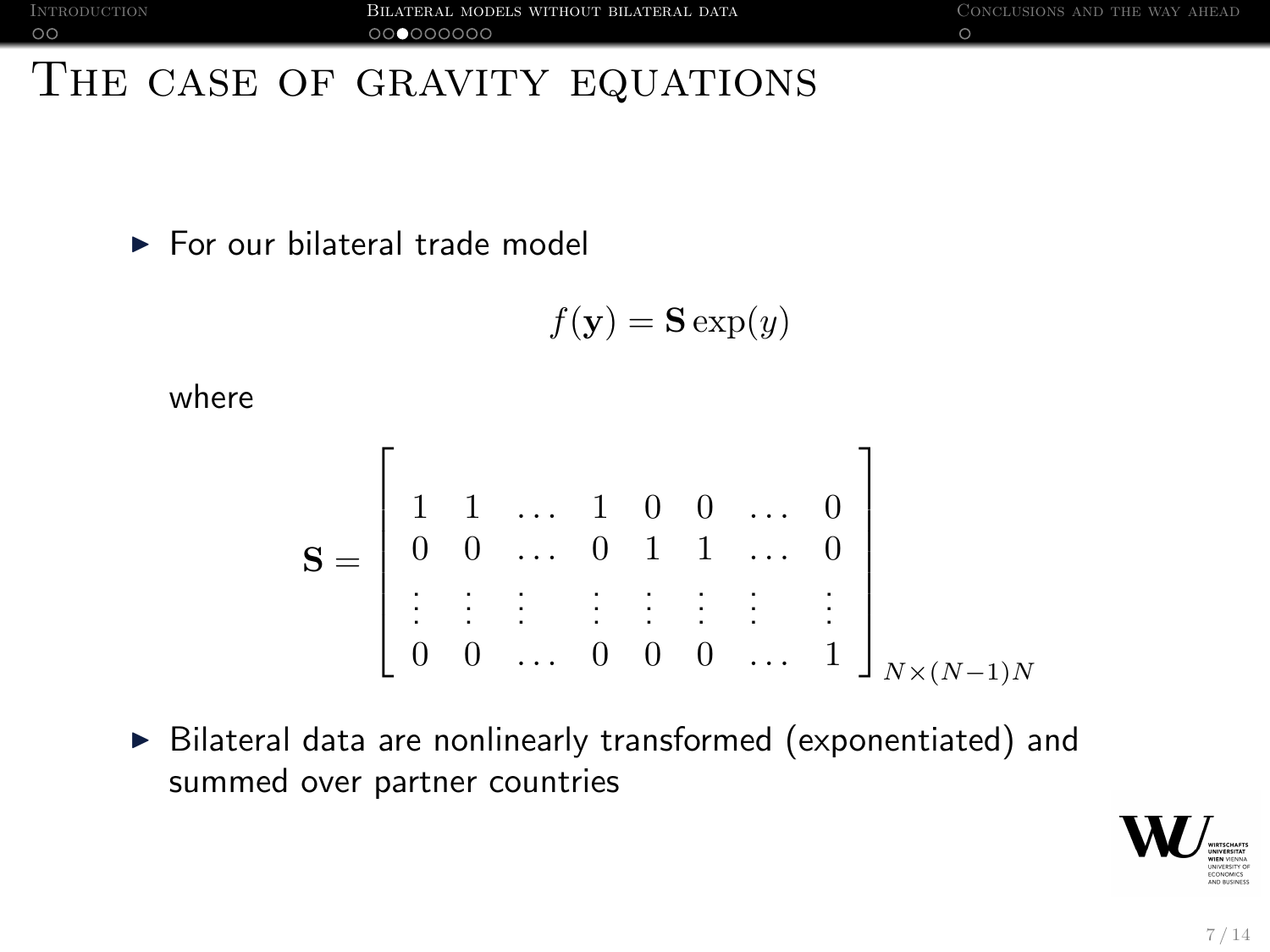INTRODUCTION **BILATERAL MODELS WITHOUT BILATERAL DATA** CONCLUSIONS AND THE WAY AHEAD  $0000000000$ 

 $\circ$ 

#### **ESTIMATION**

 $\triangleright$  Following Proietti (JCGStat, 2006), we linearize the aggregation constraint around some value  $y^*$ ,

$$
\mathbf{Y} \approx \mathbf{Y}^* + \mathbf{A}^*(\mathbf{y} - \mathbf{y}^*),
$$

where  $\mathbf{A}^{*}$  is the Jacobian evaluated at  $\mathbf{y}^{*}$ , with a typical element  $a_{ij} = \partial f_i / \partial y_j$ 

 $\triangleright$  The model can be estimated in a straightforward manner using linear methods,

$$
\begin{array}{rcl} Y & \approx & Y^* + A^*(y-y^*), \\ Y-Y^* + A^*y^* & \approx & A^*y, \\ Y-Y^* + A^*y^* & \approx & A^*(X\beta+u), \\ \underbrace{Y-Y^* + A^*y^*}_{\tilde{Y}^*} & \approx & \underbrace{A^*X}_{{\tilde{X}^*}}\beta + \underbrace{A^*u}_{{\tilde{u}^*}}, \\ \tilde{Y}^* & \approx & \tilde{X}^*\beta + \tilde{u}^* \end{array}
$$

<span id="page-7-0"></span>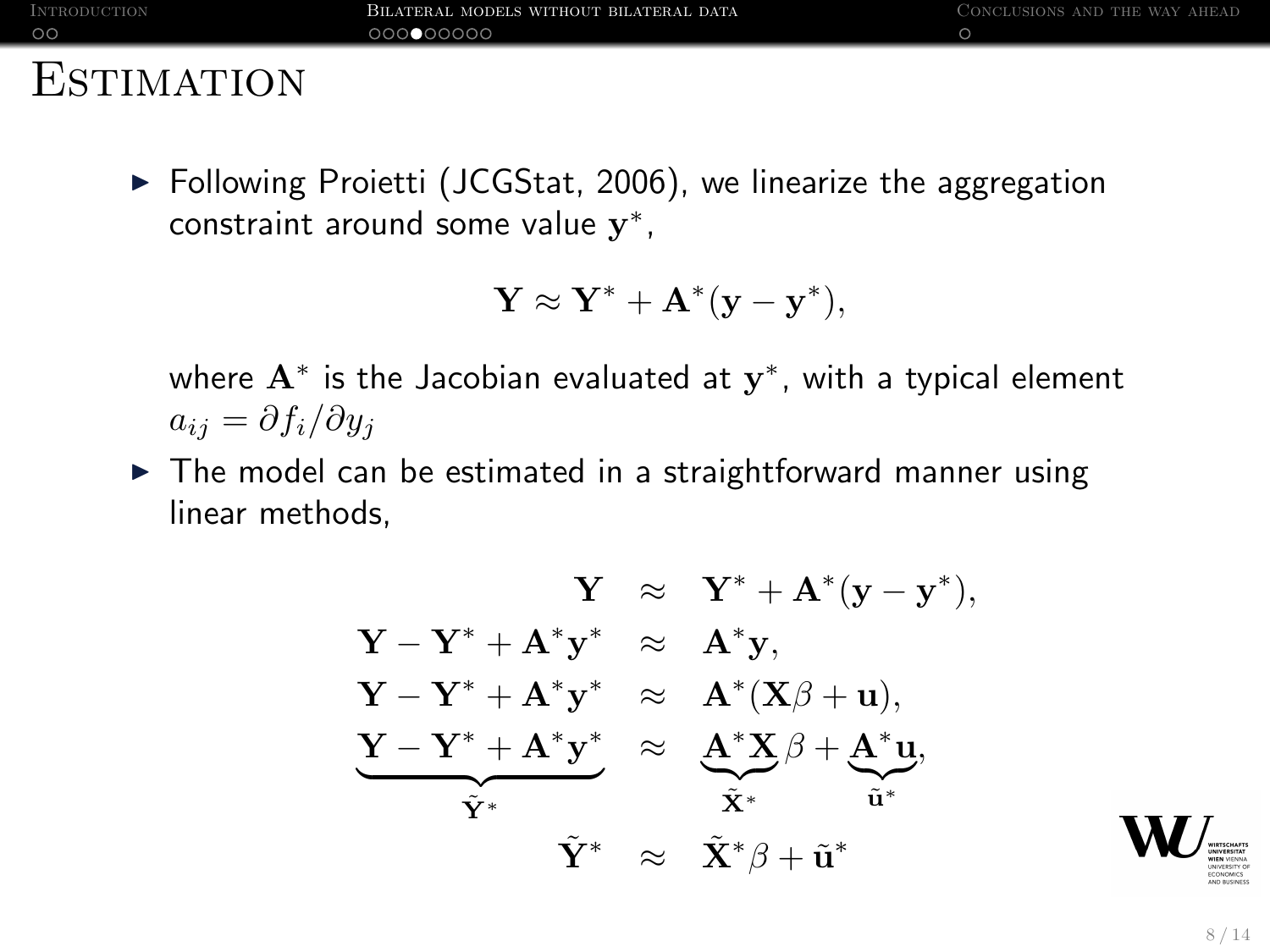#### **ESTIMATION**

 $\blacktriangleright$  Iterative procedure

- $\blacktriangleright$  Estimate  $\beta$  for the trial  $\mathbf{y}_0^*$
- ► Construct artificial bilateral data as  $\mathbf{y}_1^* = \mathbf{X}^* \hat{\beta} + \hat{\tilde{\mathbf{u}}}_0^*$
- ► Reestimate the model using  $y_1^*$  as trial value
- $\blacktriangleright$  Iterate until convergence
- $\blacktriangleright$  How much voodoo is involved? A simulation study
	- $\triangleright$  Simulated data using

$$
y_{ij} = 0.5 + 0.1x_{ij} + \varepsilon_{ij}, \quad \varepsilon_{ij} \sim \text{NID}(0, \sigma^2),
$$

- $\triangleright$   $x_{ij} \sim \text{NID}(0, 1)$
- $\blacktriangleright$  Aggregated data obtained as  $Y_i = \sum_{j=1}^J \exp(y_{ij})$  for  $i=1,\ldots, I$
- Settings for size of dataset:  $I = J = 10$ ,  $I = J = 50$  and  $I = J = 100$
- Settings for error variance:  $\sigma = 0.1$  and  $\sigma = 0.25$
- $\blacktriangleright$  Results based on 1000 replications

<span id="page-8-0"></span>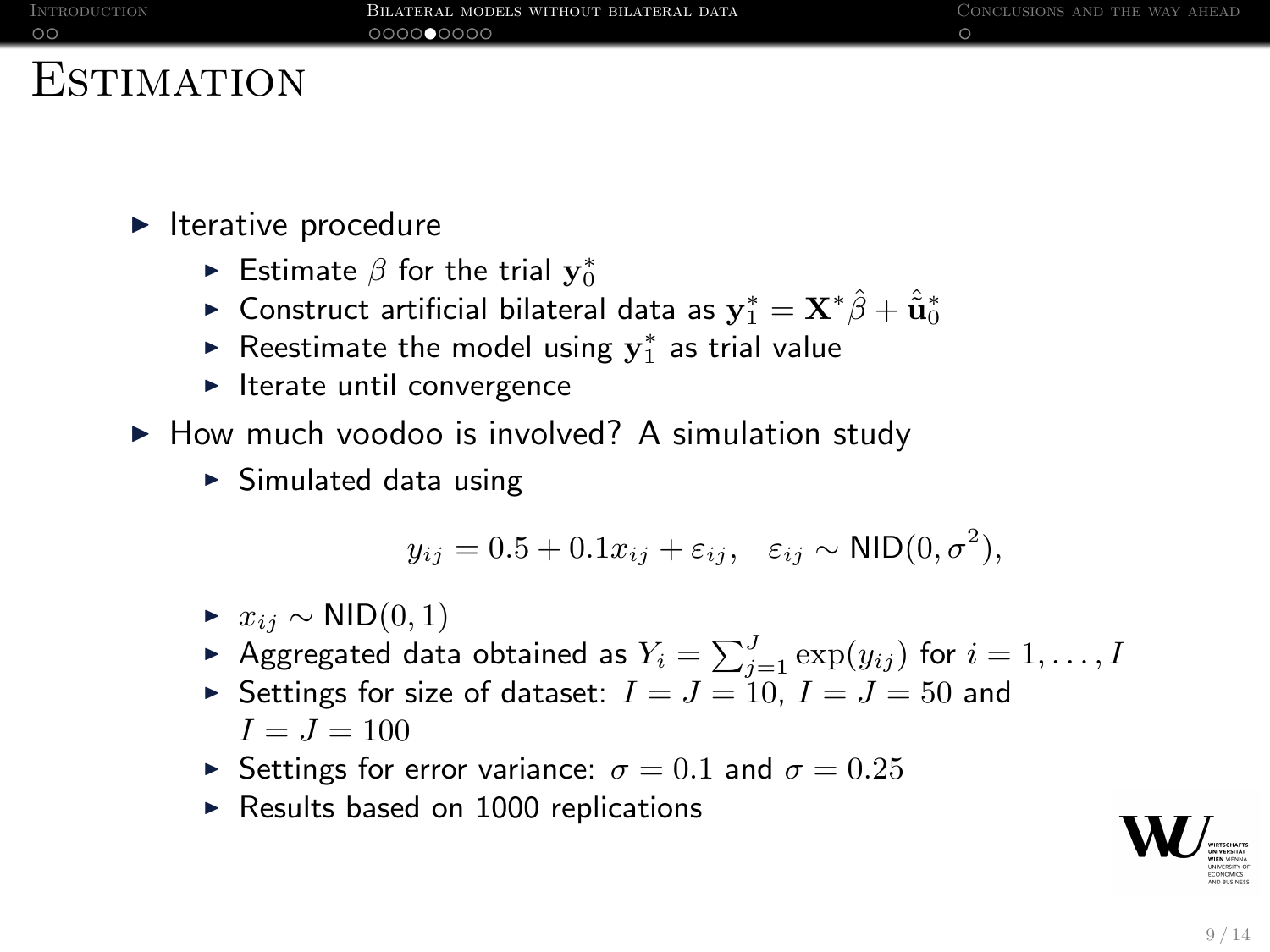INTRODUCTION BILATERAL MODELS WITHOUT BILATERAL DATA CONCLUSIONS AND THE WAY AHEAD OOD OOD OOD OOOD COOOD OOD O

 $\circ$ 

# SIMULATION RESULTS

| Dimension        | $\sigma$ | Mean  | Median | Std. Dev. | Skew.    |
|------------------|----------|-------|--------|-----------|----------|
| $10 \times 10$   | 0.1      | 0.102 | 0.101  | 0.037     | 0.197    |
| $10 \times 10$   | 0.25     | 0.102 | 0.098  | 0.109     | 0.079    |
| $50 \times 50$   | 0.1      | 0.100 | 0.100  | 0.015     | 0.021    |
| $50 \times 50$   | 0.25     | 0.108 | 0.107  | 0.040     | $-0.024$ |
| $100 \times 100$ | 0.1      | 0.106 | 0.106  | 0.027     | 0.120    |
| $100 \times 100$ | 0.25     | 0.108 | 0.107  | 0.027     | 0.195    |

<span id="page-9-0"></span>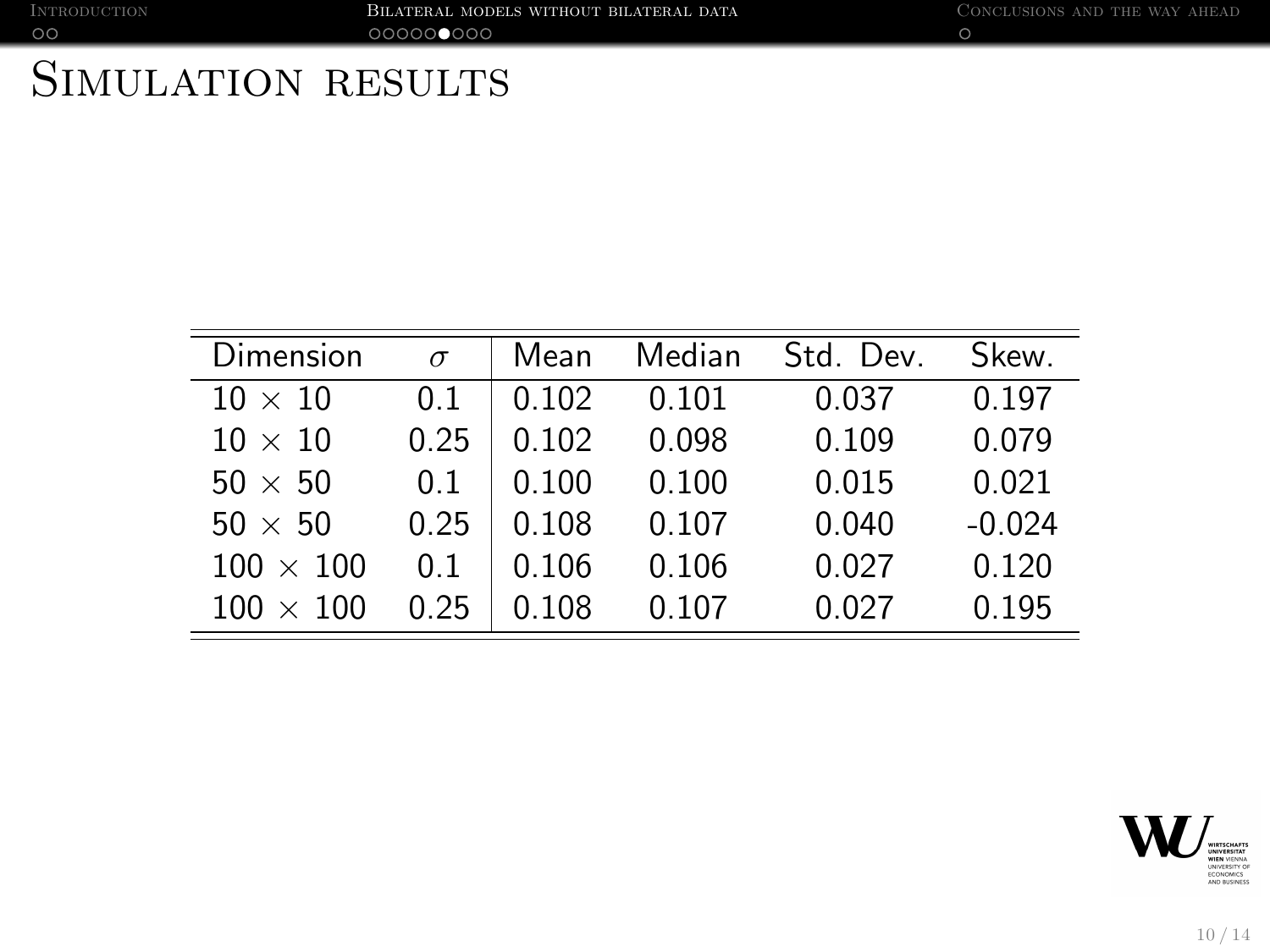#### SMALL-SCALE APPLICATION: INTRA-EU TRADE

- $\triangleright$  Bilateral trade flows for 14 EU countries (Austria, Belgium, Denmark, France, Germany, Italy, Netherlands, Sweden, Finland, Greece, Ireland, Portugal, Spain and the UK)
- $\blacktriangleright$  The bilateral model

 $\log T_{ij} = \beta_0 + \beta_1 \log (GDP_i \times GDP_i) + \beta_2 \log d_{ij} + \varepsilon_{ij},$ 

 $\blacktriangleright$  Aggregated model based on  $T_i = \sum_j \exp(\log T_{ij})$ 

<span id="page-10-0"></span>

|                           | <b>Bilateral data</b> |          | Aggregated data |                      |  |
|---------------------------|-----------------------|----------|-----------------|----------------------|--|
| Variable                  | Estimate              | St. dev. | Estimate        | St. dev              |  |
| Intercept                 | $-19.26$              | 2.407    | $-19.23$        | 0.734                |  |
| $log(GDP_i \times GDP_i)$ | 0.798                 | 0.039    | 0.787           | 0.012                |  |
| $\log d_{ij}$             | $-1.010$              | 0.095    | $-0.924$        | 0.029                |  |
| R-squared                 | 0.902                 |          |                 |                      |  |
| Obs.                      | 91                    |          |                 | 14 (aggregated data) |  |
|                           |                       |          |                 |                      |  |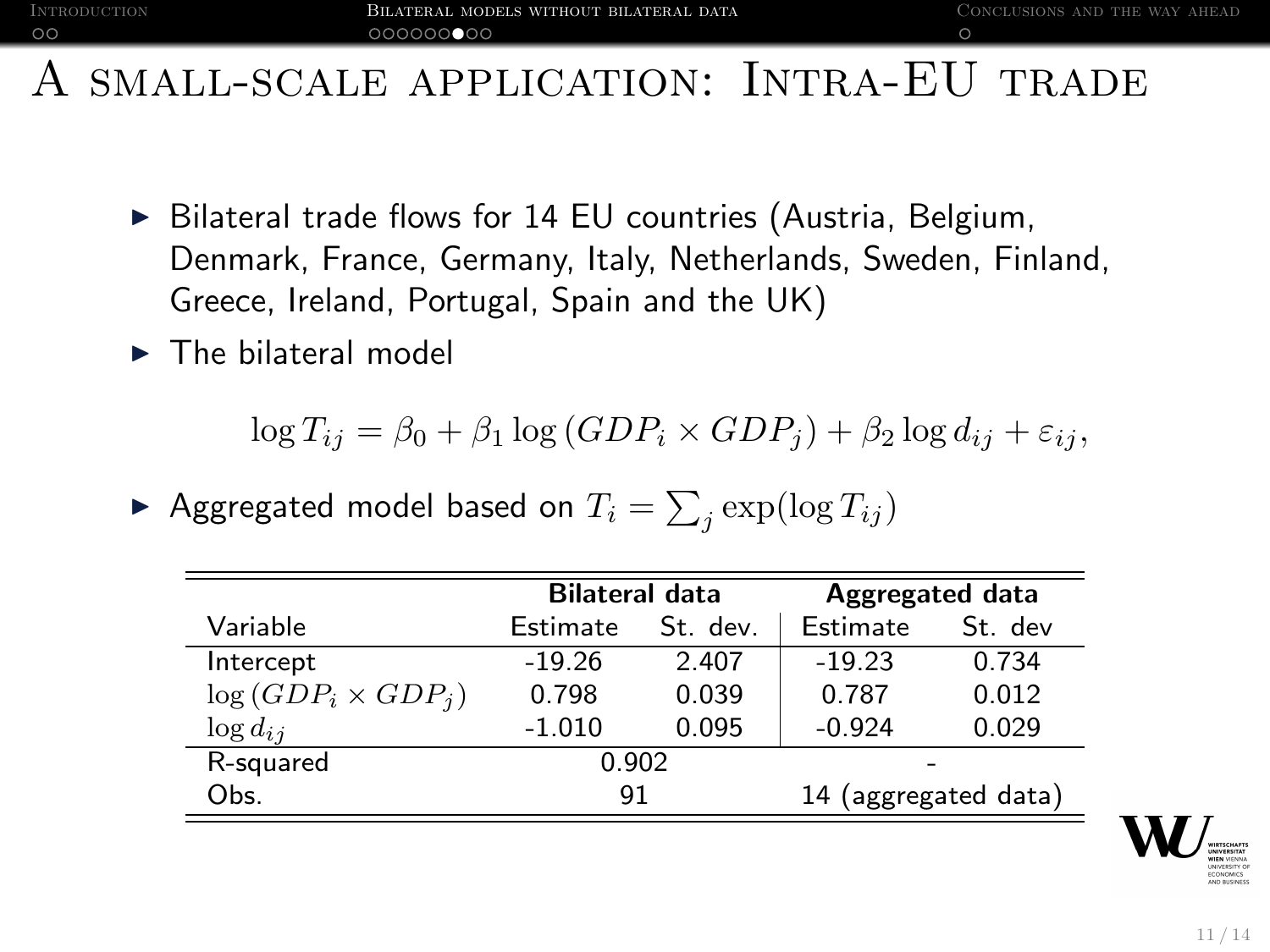<span id="page-11-0"></span>

### A small-scale application: Intra-EU trade



Figure: True versus fitted values of (log) bilateral trade based on the model with aggregated data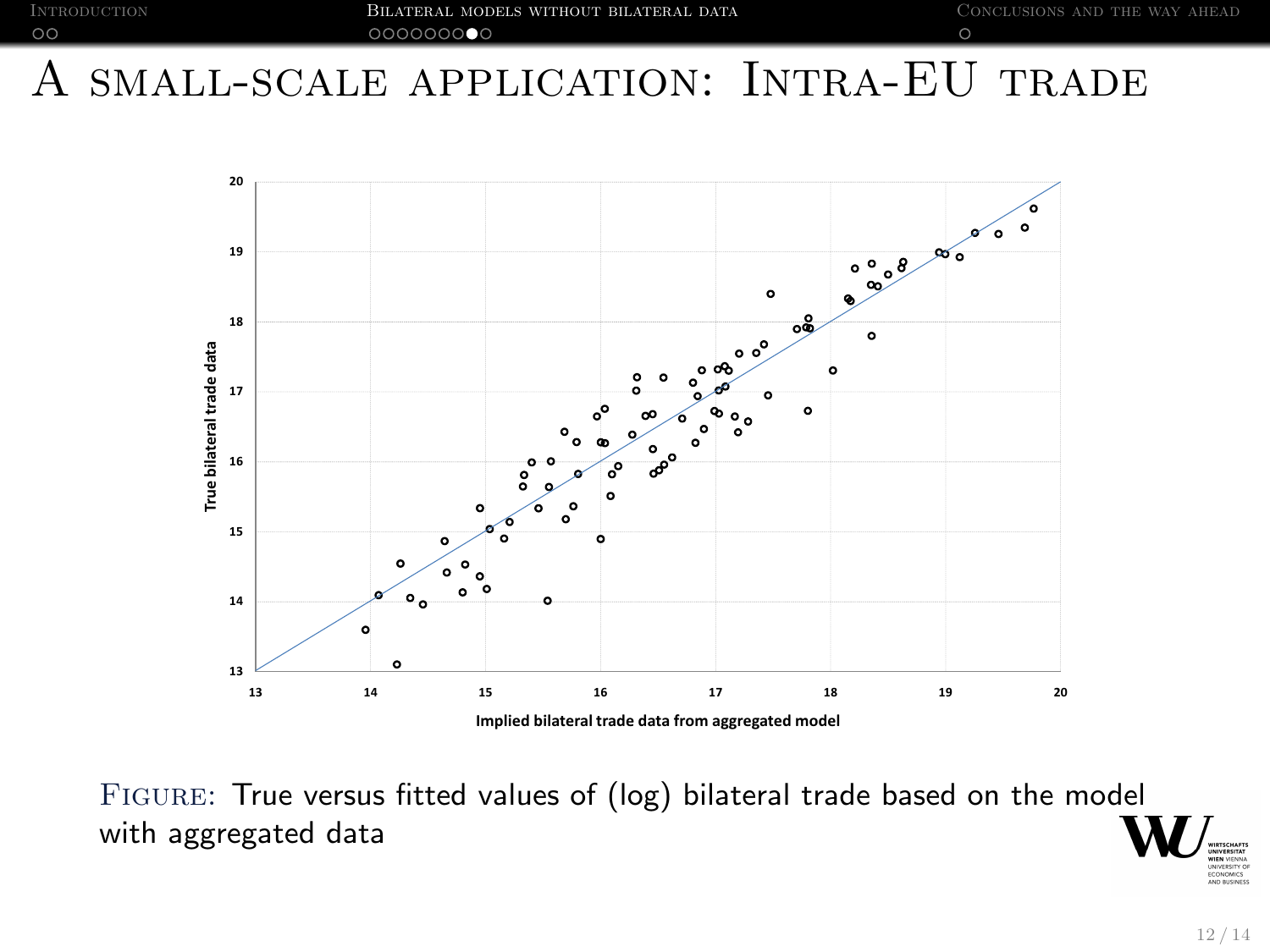# **[T](#page-3-0)OWARDS A MEASURE OF BILATERAL FINANCIAL OPENNESS**

| Total                         |          | trade | portfolio |           |          | fdi    |
|-------------------------------|----------|-------|-----------|-----------|----------|--------|
|                               | coeff.   | se    | coeff.    | se        | coeff.   | se     |
| const                         | $-5.521$ | 0.414 | $-9.230$  | 1.075     | $-3.482$ | 0.773  |
| $\ln(Y_iY_j)$                 | 0.833    | 0.011 | 1.013     | 0.0298    | 0.913    | 0.0214 |
| $lnD_{ij}$                    | $-0.969$ | 0.027 | $-1.166$  | 0.071     | $-1.563$ | 0.051  |
|                               |          |       |           |           |          |        |
|                               |          | trade |           | portfolio |          | fdi    |
|                               | coeff.   | se    | coeff.    | se        | coeff.   | se     |
| const                         | $-2.396$ | 0.541 | $-1.943$  | 1.072     | 1.733    | 0.803  |
| <b>EU-14</b><br>$\ln(Y_iY_j)$ | 0.778    | 0.015 | 0.837     | 0.030     | 0.791    | 0.022  |

<span id="page-12-0"></span>